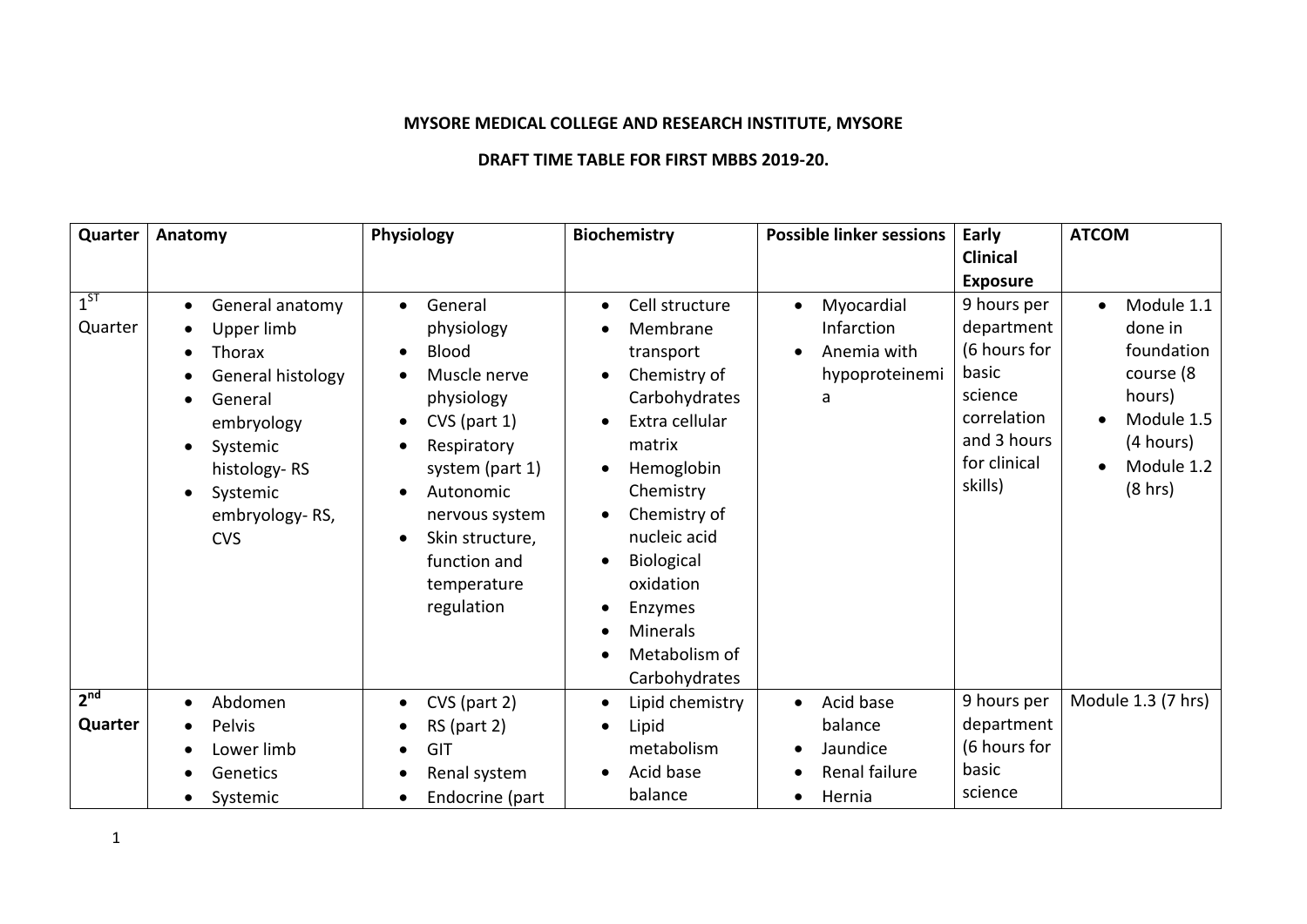|                            | embryology-GIT,<br>Renal,<br>Reproductive<br>system<br>Systemic<br>histology- GIT,<br>Renal,<br>Reproductive<br>system                                               | 1)<br>Reproductive<br>system                                                                    | Water and<br>$\bullet$<br>electrolyte<br>balance<br><b>Vitamins</b><br>Renal function<br>tests and<br>abnormalities<br>Haem<br>$\bullet$<br>metabolism<br>Liver function<br>tests and<br>abnormalities<br>Genetics<br>$\bullet$                                                                     |                                                                                                                                     | correlation<br>and 3 hours<br>for clinical<br>skills)                                                                      |                    |
|----------------------------|----------------------------------------------------------------------------------------------------------------------------------------------------------------------|-------------------------------------------------------------------------------------------------|-----------------------------------------------------------------------------------------------------------------------------------------------------------------------------------------------------------------------------------------------------------------------------------------------------|-------------------------------------------------------------------------------------------------------------------------------------|----------------------------------------------------------------------------------------------------------------------------|--------------------|
| 3 <sup>rd</sup><br>Quarter | <b>Head and Neck</b><br>$\bullet$<br>Neuroanatomy<br>Systemic<br>histology-CNS,<br>Endocrine, eyeball<br>Systemic<br>embryology-head<br>and neck, skeletal<br>system | Endocrines (part<br>$\bullet$<br>2)<br><b>CNS</b><br>Special senses<br>Integrated<br>physiology | Hormone<br>$\bullet$<br>action,<br><b>Function tests</b><br>and<br>abnormalities<br>of thyroid and<br>adrenal glands<br><b>Diabetes</b><br>mellites<br>Free radicals<br>and<br>antioxidants<br>Chemistry of<br>$\bullet$<br>proteins<br>Metabolism of<br>amino acids<br>Integration of<br>$\bullet$ | Hemiplegia<br>$\bullet$<br>Parkinson<br>disease<br><b>Diabetes</b><br>$\bullet$<br>mellites<br>Malnutrition<br>Thyroid<br>$\bullet$ | 12 hours<br>per<br>department<br>(6 hours for<br>basic<br>science<br>correlation<br>and 6 hours<br>for clinical<br>skills) | Module 1.4 (7 hrs) |